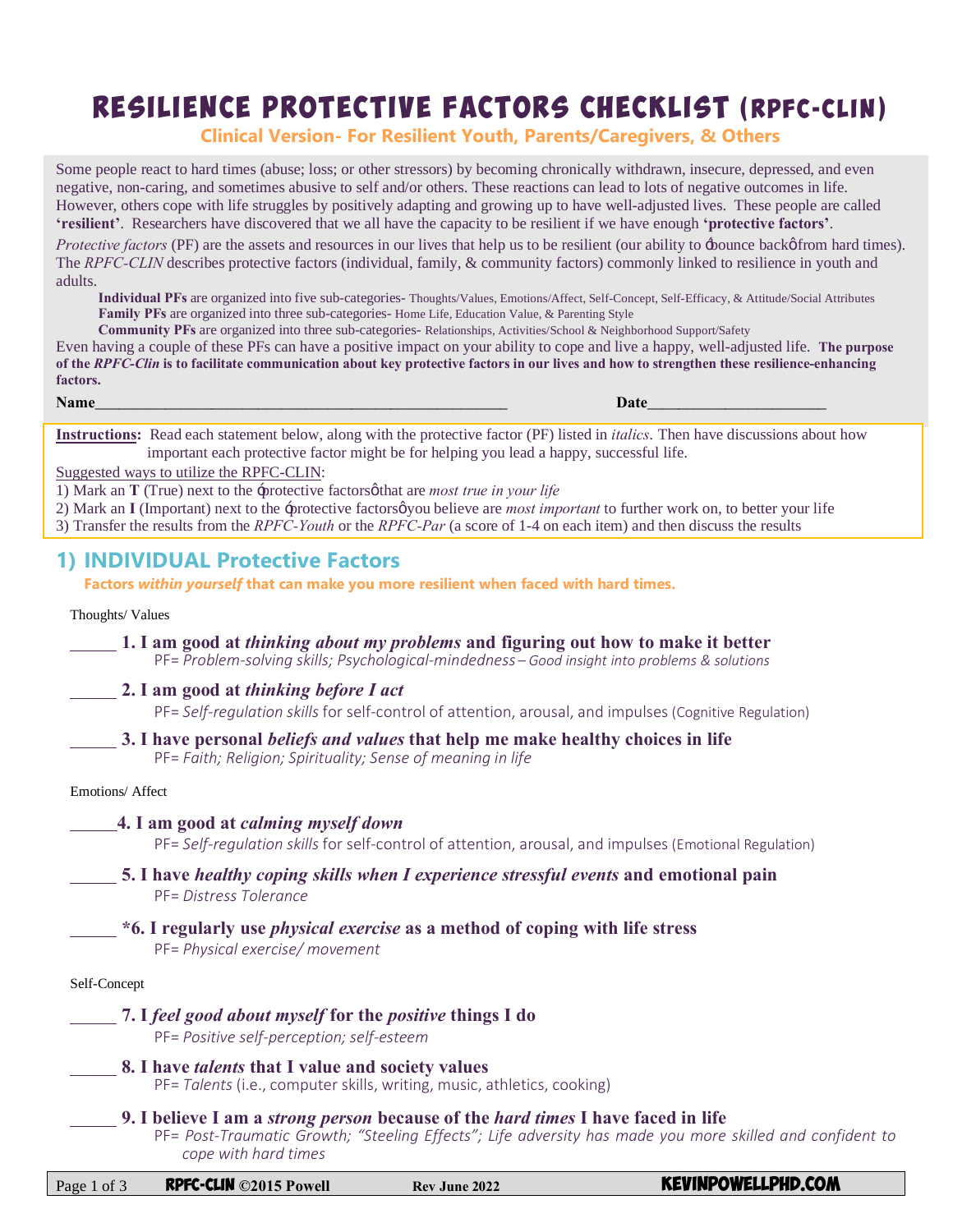| Self-Efficacy                                                                                                                                                                                                                                                                                                                                                                                     |
|---------------------------------------------------------------------------------------------------------------------------------------------------------------------------------------------------------------------------------------------------------------------------------------------------------------------------------------------------------------------------------------------------|
| 10. I believe I can <i>influence what happens in my life</i> with my decisions and actions<br>PF= Self-efficacy; Hope; Internal Locus of control While some people mistakenly believe they have no control<br>over their lives (learned helplessness), resilient people believe they do. They believe they can exert control over<br>their internal motivation, behaviors, and social environment |
| 11. I am <i>personally motivated to make positive changes</i> in my life<br>PF= Internal motivation; Being committed to putting forth effort to improve your life                                                                                                                                                                                                                                 |
| 12. Even when something is hard, I try to finish it<br>PF= Perseverance (not giving up even when things are difficult)                                                                                                                                                                                                                                                                            |
| Attitude/ Social Attributes                                                                                                                                                                                                                                                                                                                                                                       |
| 13. I keep a <i>positive attitude</i> about life, even when faced with hard times<br>PF= Positive outlook on life; Adaptive humor- tolerant, accepting, self-supporting humor that helps you<br>manage stress and connect with others                                                                                                                                                             |
| 14. I have a <i>likable personality</i> that people want to be around<br>PF= Adaptable personality; General Appeal or Attractiveness to Others                                                                                                                                                                                                                                                    |
| <b>2) FAMILY Protective Factors</b>                                                                                                                                                                                                                                                                                                                                                               |
| Factors within your family that can make you more resilient when faced with hard times.                                                                                                                                                                                                                                                                                                           |
| Home Life                                                                                                                                                                                                                                                                                                                                                                                         |
| <b>15.</b> I have a <i>positive family member</i> who gives me support in good and bad times (i.e., parent,<br>grandparent, aunt, uncle, sibling)<br>PF= Relationship with stable, prosocial family member(s)                                                                                                                                                                                     |
| 16. I live in a <i>home that is safe</i> and <i>everyone gets along well</i><br>PF= Safe, Predictable home; Positive family climate with low conflict                                                                                                                                                                                                                                             |
| 17. I live in a <i>home that is organized and clean</i><br>PF= Organized, Predictable home                                                                                                                                                                                                                                                                                                        |
| 18. I live in a <i>home that has enough money</i> to pay for everything we need (i.e., food, clothes, bills, rent,<br>family activities)<br>PF= Home with socioeconomic advantages- Families that have enough money to pay for food, clothing,<br>rent/mortgage, schooling, childcare, health care, leisure activities, etc.                                                                      |
| <b>Education Value</b>                                                                                                                                                                                                                                                                                                                                                                            |
| 19. I have a parent/caregiver who thinks education is important<br>PF= Parent/Caregiver who values education                                                                                                                                                                                                                                                                                      |
| 20. I have a parent/caregiver who helps me out with schoolwork<br>PF= Parent/Caregiver involved in child's education- Schoolwork                                                                                                                                                                                                                                                                  |
| 21. I have a parent/caregiver who attends my activities<br>PF= Parent/Caregiver involved in child's education- Activities                                                                                                                                                                                                                                                                         |
| <b>Parenting Style</b>                                                                                                                                                                                                                                                                                                                                                                            |
| 22. I have a <i>parent/caregiver who provides structure/rules</i> and monitors what I do<br>PF= Authoritative (Democratic) parenting- Provide structure & supervision                                                                                                                                                                                                                             |
| 23. I have a parent/caregiver who regularly talks with me<br>PF= Authoritative (Democratic) parenting- Regular communication/ check-ins                                                                                                                                                                                                                                                           |
| 24. I have a parent/caregiver who sets fair rules and limits<br>PF= Authoritative (Democratic) parenting- Provide fair rules/limits; age-appropriate autonomy                                                                                                                                                                                                                                     |